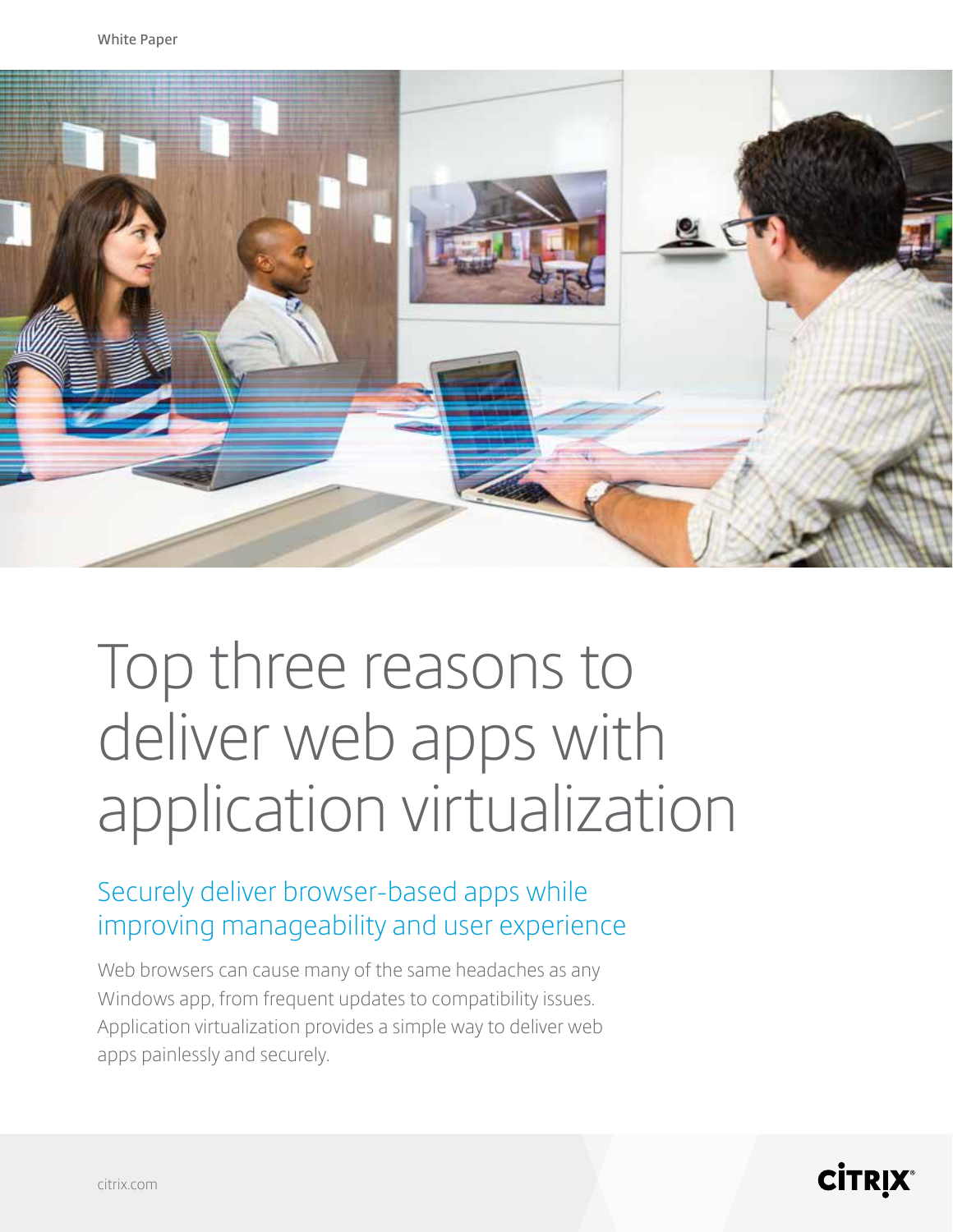A decade ago, moving applications to the web promised easier development cycles, fewer compatibility issues, enhanced security, simplified ongoing maintenance and a consistent user experience from any device. However, the reality is that those promises never held true. Over the years, IT organizations developed a litany of web apps for specific browsers or plug-ins that may now be outdated or pose security threats—many of them being turned off by vendors whether IT likes it or not. Even web browsers that do remain viable pose some of the same issues as any other standard desktop application, including frequent updates that allow developers little time to debug. Multiply that challenge by the multiple web browsers now in common use—Internet Explorer, Firefox, Safari and Chrome, not to mention Microsoft's new Edge browser—and the test matrix becomes overwhelming.

Application virtualization offers a way to realize the benefits of web-based apps without the drawbacks. By virtualizing a web app on a single browser version and configuration, and then delivering it the same way to every user, IT can solve compatibility issues while enhancing security and manageability.

This whitepaper introduces the top three benefits of delivering web apps with Citrix Secure Browser:

- Decrease development and support costs of your browser-based apps
- Reduce common security risks
- Delight users with a simple, transparent remote access experience

#### **Why web apps often fail to live up to expectations**

The appeal of web-based applications is easy to understand. By moving from legacy client/server apps to lightweight apps accessed using a web browser, the dream was to eliminate the need to develop and deploy a unique client for each app or to test across multiple operating systems. Instead, people would be able to access most of their apps from a web browser, including users on non-Windows platforms. Benefits like these have made web-based apps a mainstay of many organizations' IT strategy—but in practice, significant drawbacks remain.

While you no longer have to worry about multiple operating systems, you do have to worry about ensuring the compatibility of your web apps with the various web browsers people use. Often, organizations are forced to continue to support outdated browser versions because of the web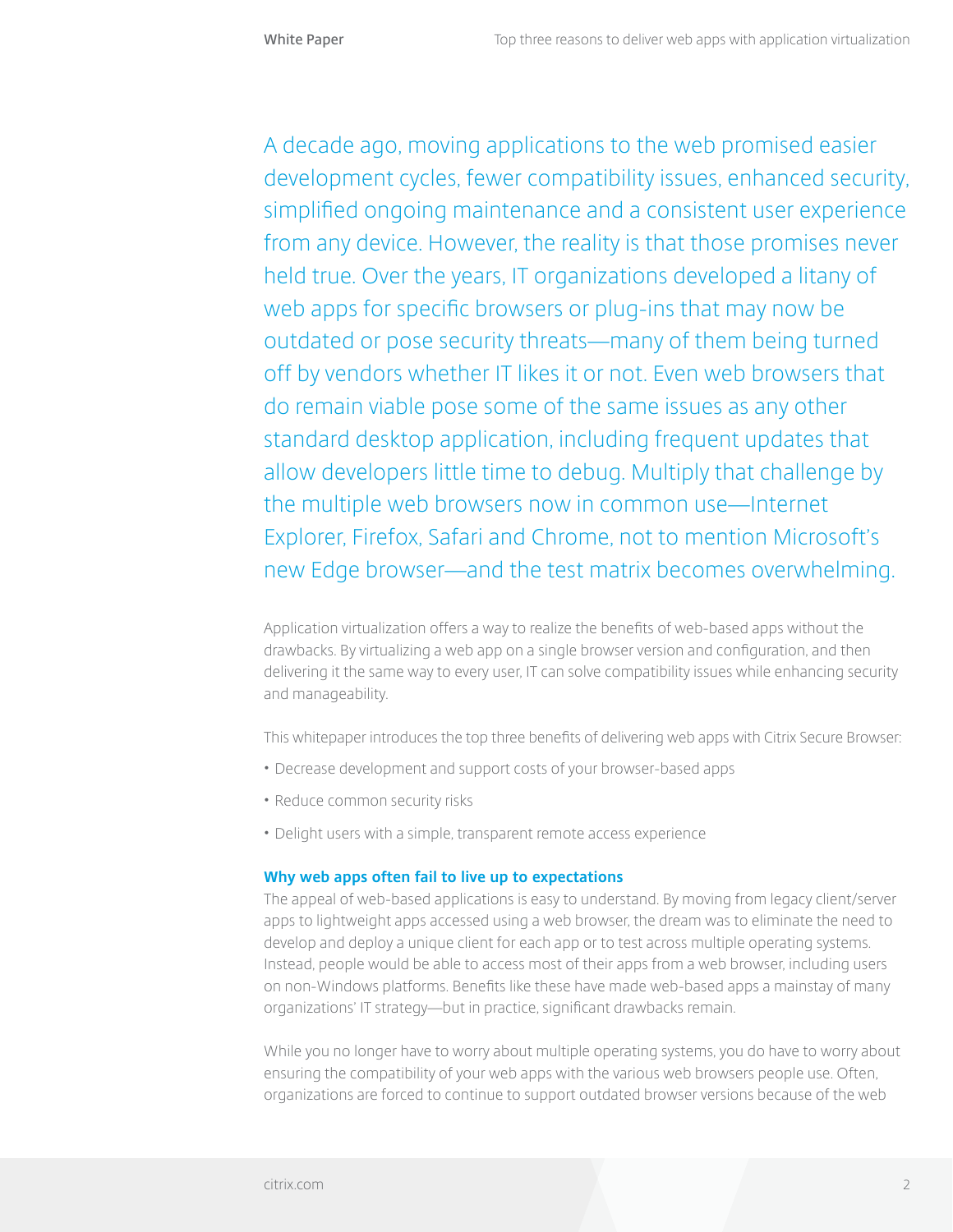apps written to them—an approach that's especially problematic for legacy web browsers that are no longer supported. Even if you write to the latest standards, you'll still need to test against Internet Explorer, Google Chrome, Mozilla Firefox, Apple Safari and now Microsoft Edge, which differ significantly from each other. Each of these browsers is frequently updated as well—even more often than traditional thick-client Windows apps—adding back much of the development overhead you'd sought to eliminate.

Web browsers can also expose the organization to security risks such as the interception of network communications, the loss or theft of information downloaded to the local computer, and unauthorized access to the web apps bookmarked in a given browser. From a user perspective, security requirements can pose barriers to productivity, as the need to use a VPN for remote access undermines the convenience that web apps are supposed to provide.

The solution to these challenges isn't to abandon web-based development—the virtues of this approach remain fundamentally sound. Instead, IT needs a way to zero in on the management, security and performance problems of web apps so they can deliver full value for the organization.

#### **Three reasons to deliver web apps with application virtualization**

Application virtualization has transformed IT by providing a streamlined way to deliver Windows apps. A single, centrally managed app supports users in any location, on any OS, increasing IT efficiency as well as performance. Sensitive information remains protected within the datacenter rather than on endpoint devices, aiding security and compliance. By delivering web apps with application virtualization, IT organizations can extend the same benefits of centralized delivery to this important type of applications as well.

#### 1. Decrease development and support costs related to browser compatibility issues

Browser virtualization enables you to reduce web app management costs significantly by streamlining app deployment and lifecycle management. Centralized app management and rapid provisioning help you consolidate laborious tasks such as regression testing and pushing out app updates to align with each browser release. This makes it much easier to distribute updates to the entire workforce, with a consistent user experience across any device and browser, and can considerably reduce help desk calls as well. Just as importantly, virtualization allows the freedom to update web apps without forcing expensive device-side upgrades to support the requirements of the web app operating system. As business needs change, IT can scale up and down more fluidly and cost-effectively.

#### 2. Address common security risks

The centralization of applications and data within the hardened datacenter adds layers of security. Only screen updates, mouse click and keystroke commands cross the network to the user's endpoint device, greatly reducing the risk of data exposure or exfiltration. No data resides on the device, and nothing is left behind when the network connection is terminated, aiding security and compliance. Granular access policy enforcement lets you eliminate unnecessary VPN holes and reduce the risk of data loss or intrusion through unsecured connections.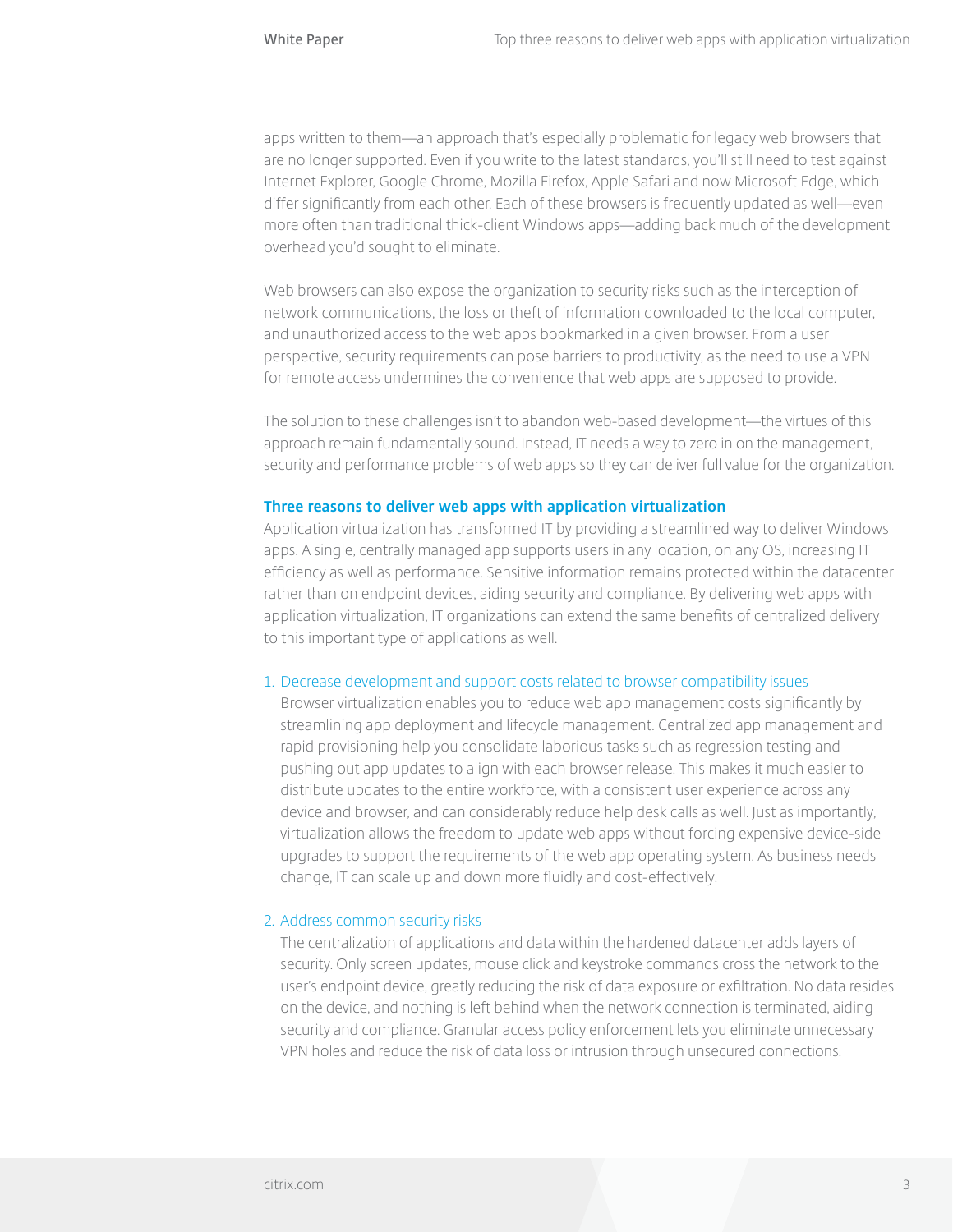#### 3. Delight your users with transparent secure remote access

Traditional remote access via VPN can get in the way of seamless productivity, delaying and annoying users. The same is true for the need to use a specific browser and version to run a given web app. Application virtualization eliminates the need for people to concern themselves with technical details—they can launch any web app in any modern browser without the need for a VPN and get right to work, as there is no need to install anything on the endpoint. The web app simply renders in a browser tab, just like a traditional web app. Meanwhile, all data remains secure within the datacenter, including cached data, and is never exposed to risk on the endpoint. Corporate apps and data remain separate from personal content, helping IT maintain security and policy control without interfering with the user's own apps and data on corporate and BYO devices. The ability to host browser apps in redundant datacenters helps ensure uninterrupted productivity by simplifying business continuity.

#### **Illustrating the benefits of Citrix Secure Browser**

More than 330,000 organizations worldwide rely on Citrix® solutions to help their 100 million combined users become more productive while improving the manageability, security and mobility of their IT environment—including Citrix itself. As in many enterprises, browser-based apps play an important role in the Citrix corporate IT environment, including both internally developed apps and third-party SaaS solutions. While the number of such apps is growing quickly, the decision to virtualize the browsers used to access them is far from a recent development. In keeping with the company's vision for business mobility, Citrix has long virtualized every app used in its environment, with only network connectivity, security and the Citrix Receiver® client installed locally on endpoints. Today, virtualizing the browser with app virtualization delivers extensive benefits for both the Citrix IT organization and our thousands of users around the globe.

#### **Browser compatibility**

With application virtualization, Citrix can allow users to choose any browser they prefer—Internet Explorer, Firefox, Safari, Chrome, etc.—without the need for IT to test every browser and version on the market. This is especially significant as a broader range of devices enter the workplace, including both Windows and Mac laptops—each with their own versions of each browser—and mobile devices equipped with native browsers that often break web apps. Central management of patches and updates reduces the number of versions in the environment and ensures that all the latest fixes are applied in a timely manner. "We never have to worry about browser compatibility, so we can allow people to choose the experience they prefer without increasing complexity for IT," says Joel Hagans, director of Citrix IT.

#### **Security**

"For someone in our global security office, security would be the top benefit of browser virtualization," says Hagans. "For those of us in IT, it's about being able to do things in a secure manner while remaining focused on a good user experience." The centralization of apps and data in the datacenter transforms security by eliminating the risks posed by data residing on the endpoint. A lost or stolen device contains no corporate content—not even cached data. Similarly, no data can leak between corporate and personal apps on a device, and a compromised endpoint can't put corporate apps or data at risk.

*"We never have to worry about browser compatibility, so we can allow people to choose the experience they prefer without increasing complexity for IT."*

**Joel Hagans**  Director, Citrix IT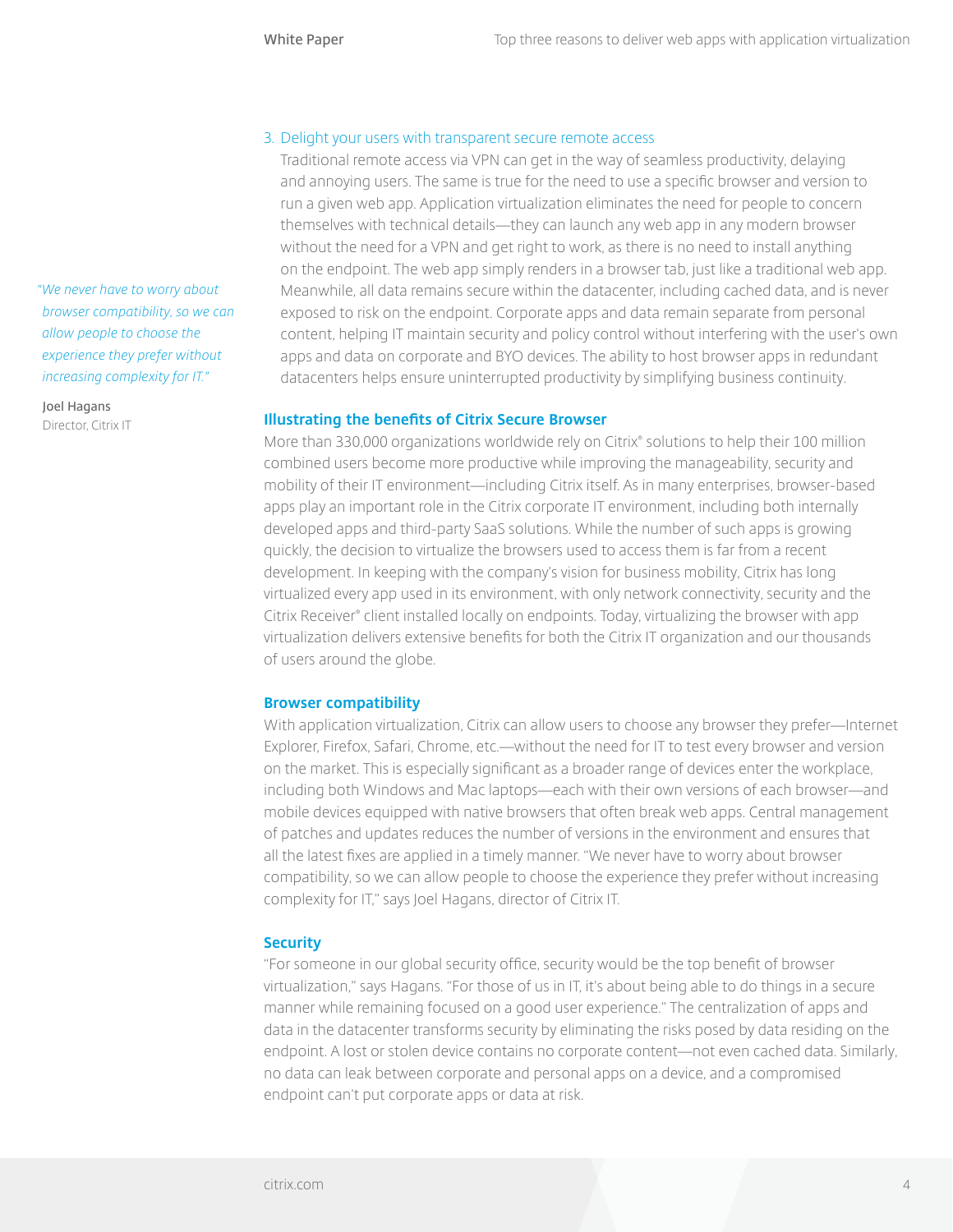#### **Transparent, secure remote access**

The security provided by app virtualization doesn't come at the expense of user experience. Users can securely open web and SaaS business apps in their local browser of choice simply by entering or clicking on a specified URL. This opens a Citrix Receiver for HTML5 session that transparently displays the web application in the pre-defined virtual browser, seamlessly integrated into a new tab in the local browser. With no need to deal with a VPN, users can work remotely with web apps as easily and conveniently as they would with a locally installed Windows app.

#### **Summary**

Although web apps were introduced as a way to avoid the deployment and maintenance challenges of traditional client/server apps, web-based app development often ends up substituting one set of problems for another. After all, an app is an app, whether web-based or Windows. That means that the well-established benefits of virtualization for Windows apps can extend just as effectively to web apps, allowing IT to simplify app development and increase accessibility without incurring new challenges for manageability, security and user experience. With Citrix Secure Browser, a single instance of the browser can be hosted centrally and delivered on-demand to any computer, providing a simpler, more cost-efficient way to manage browsers and the apps that run in them. A centralized architecture, complemented with secure communications and granular access control, close the security gaps that can be introduced by browser-based apps. Users enjoy a simple, transparent experience whether working in the office or offsite, without the barriers to productivity posed by traditional VPN-based remote access. As the experience of Citrix itself demonstrates, Secure Browser has an essential role to play in making web-based app development successful and effective for today's organizations.

Citrix customers can deploy virtualized browser apps in two ways: on-premises with XenApp, or as a fully hosted cloud-based service with Citrix Secure Browser Service—whichever best suits your business needs.

#### **Additional Resources**

[Citrix XenApp Overview](http://www.citrix.com/products/xenapp/overview.html) [Compare Citrix XenApp and VMware Horizon](http://www.citrix.com/products/xenapp/how-it-helps/compare.html)

[Try Secure Browser Service](http://www.citrix.com/products/workspace-cloud/services.html#browser)